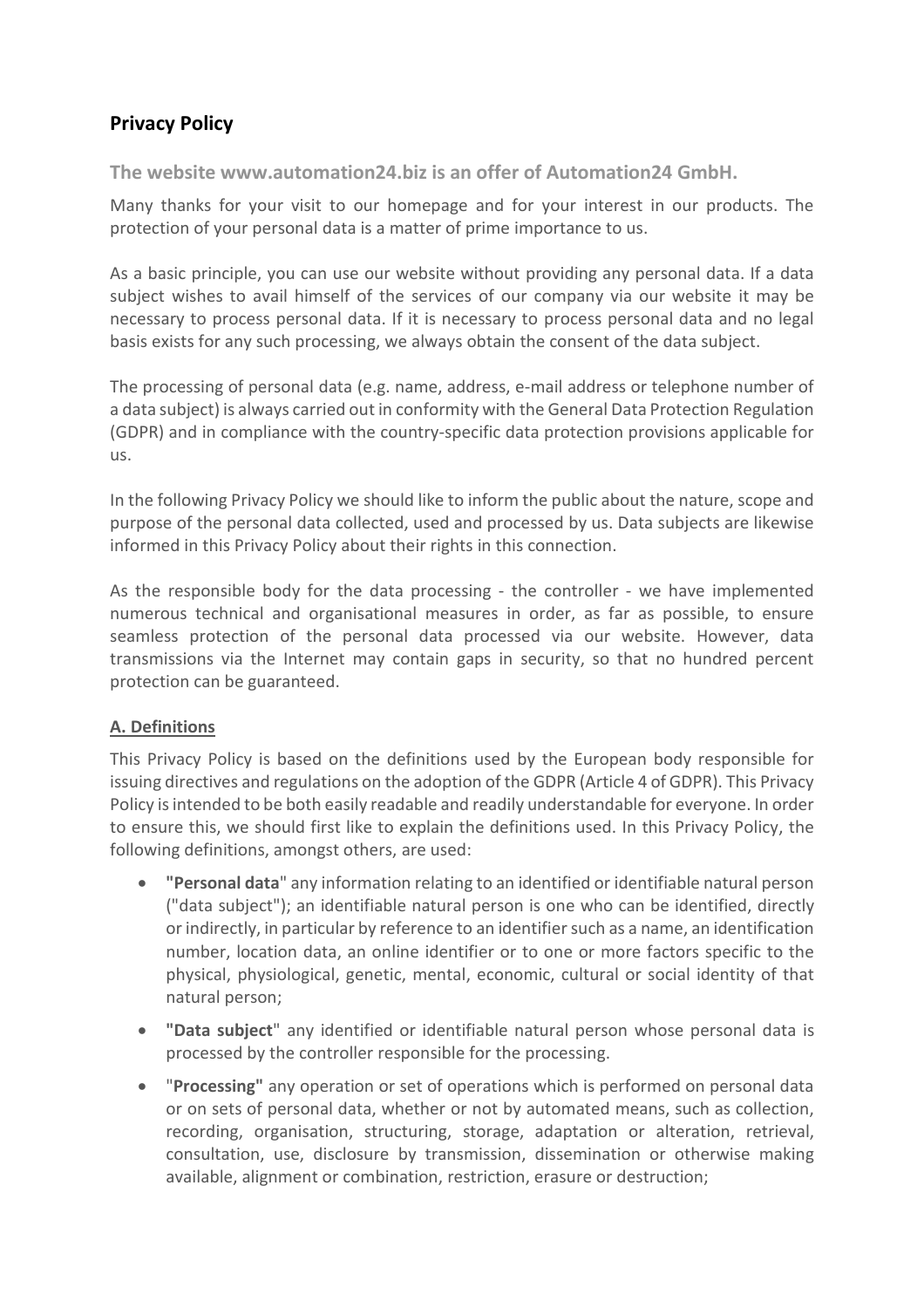- **"Restriction of the processing"** the marking of stored personal data with the aim of limiting its processing in the future;
- "**Profiling**" any form of automated processing of personal data consisting of the use of personal data to evaluate certain personal aspects relating to a natural person, in particular to analyse or to predict aspects concerning that natural person's performance at work, economic situation, health, personal preferences, interests, reliability, behaviour, location or movements;
- "**Controller**" the natural or legal person, public authority, agency or other body which, alone or jointly with others, determines the purposes and means of the processing of personal data; where the purposes and means of such processing are determined by Union or Member State law, the controller or the specific criteria for its nomination may be provided for by Union or Member State law;
- "**Recipient**" a natural or legal person, public authority, agency or another body to which the personal data is disclosed, whether a third party or not. However, public authorities which may receive personal data in the framework of a particular enquiry in accordance with Union or Member State law shall not be regarded as recipients; the processing of that data by those public authorities shall be in compliance with the applicable data protection rules according to the purposes of the processing;
- "**Third party**" a natural or legal person, public authority, agency or body other than the data subject, controller, processor and persons who, under the direct authority of the controller or processor, are authorised to process personal data;
- "**Consent**" of the data subject means any freely given, specific, informed and unambiguous indication of the data subject's wishes by which he or she, by a statement or by a clear affirmative action, signifies agreement to the processing of personal data relating to him or her.

### **B. Name and contact details of the body responsible for the processing - the controller**

This information about data protection applies for data processing by:

### **Controller**:

Automation24 GmbH Represented by the director Stefan von der Bey Hinsbecker Löh 10 45257 Essen, Germany Tel: +49 (0) 201/5231300 Fax: +49 (0) 201/52313029 E-mail: [info@automation24.co.uk](mailto:info@automation24.co.uk)

### **Data protection officer:**

Sebastian Katzorke SkySystems Datenschutz UG Neumarkt 1 58642 Iserlohn Germany Email: [kunden@skysystems.biz](mailto:kunden@skysystems.biz)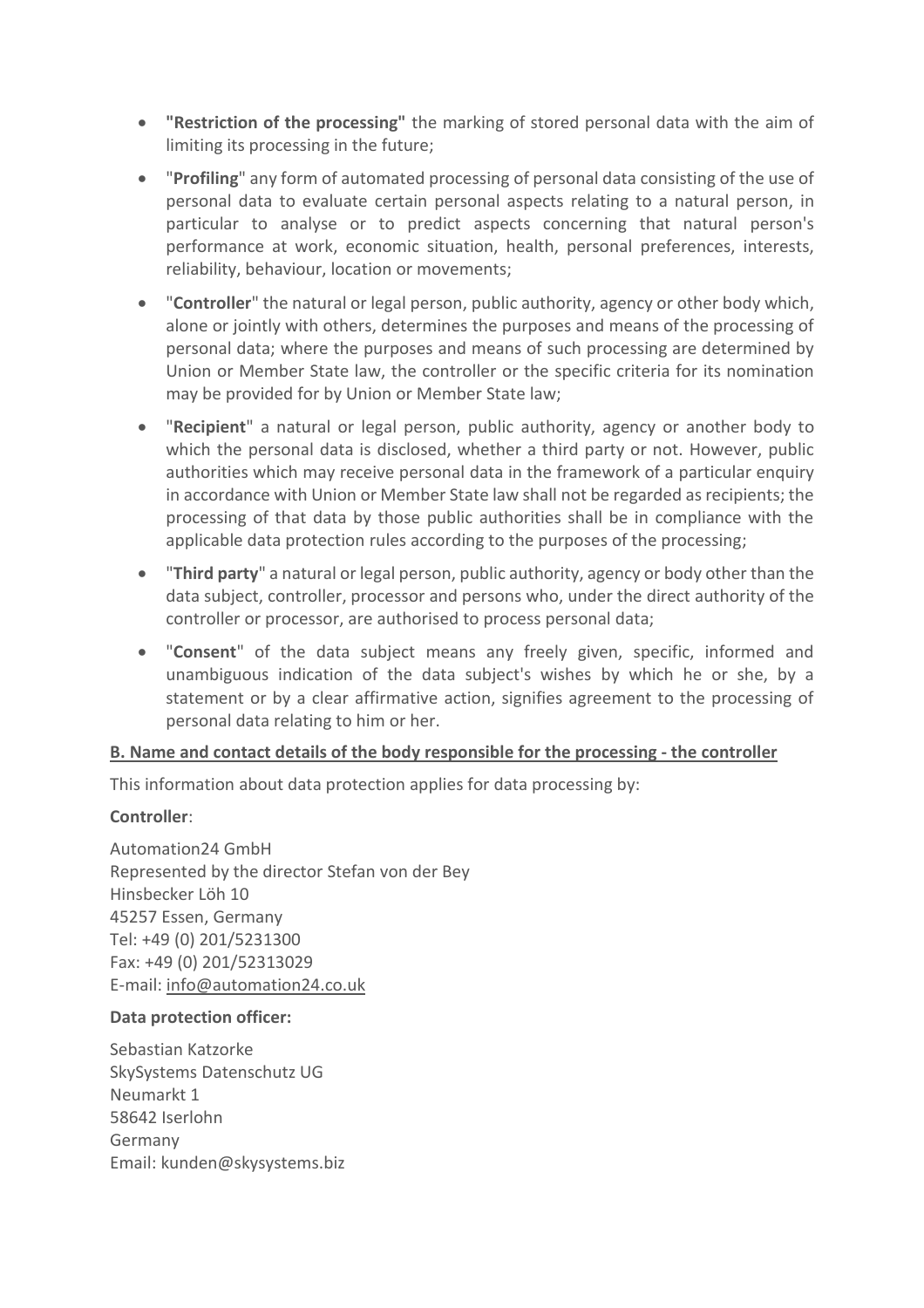### **C. Collection and storage of personal data and also the nature and purpose of its use**

#### **1. When visiting the website**

As a basic principle, you can use our website without disclosing your identity. When you call up our website, information will automatically be sent to our website server by the browser used on your end device. This information is stored temporarily in a so-called log file. In this connection, the following information will be collected without any input by yourself and will be stored until it is automatically erased:

- IP address of the accessing computer,
- date and time of the access,
- name and URL of the file retrieved,
- website from which the access is made (referrer URL),
- browser used and, where applicable, the operating system of your computer as well as the name of your access provider.

### **The above-mentioned data is processed by us for the following purposes:**

- to ensure the trouble-free establishment of a connection to our website,
- to ensure the comfortable use of our website,
- for evaluation of the system security and stability and also
- for further administrative purposes.

The legal basis for the data processing is Art. 6 (1), sentence 1, para. f, GDPR. Our legitimate interest derives from the purposes of data collection listed above. In no case do we use the data collected for the purpose of making any connection with your person.

In addition, when you visit our website, we use cookies and also analytical services. Further explanations are given in this Privacy Policy.

### **2. When using our contact form**

For questions of all kinds, we offer you the opportunity of contacting us through a form provided on our website. In this case, the provision of a valid e-mail address is necessary so that we know from whom the enquiry originates and in order to be able to reply to the same. Further details may be provided on a voluntary basis. It is entirely up to you whether you provide this data in the contact form or not.

The processing of data for the purpose of facilitating contact with us is carried out pursuant to Art. 6 (1), sentence 1, para. a, GDPR on the basis of your voluntarily issued consent.

The personal data collected by us for use of the contact form will be automatically erased after your enquiry has been dealt with.

### **3**. **Order of a catalogue or information material**

With this service, you have the opportunity to order current catalogues or other information material from us which will be sent to you by post or offered for downloading. In this connection, registration is necessary in the course of which you need to provide personal data. The personal data which you provide on registration will be stored by us and used to carry out the relevant order.

The processing of data for the purpose of facilitating contact with us is carried out pursuant to Art. 6 (1), sentence 1, para. a, GDPR on the basis of your voluntarily issued consent.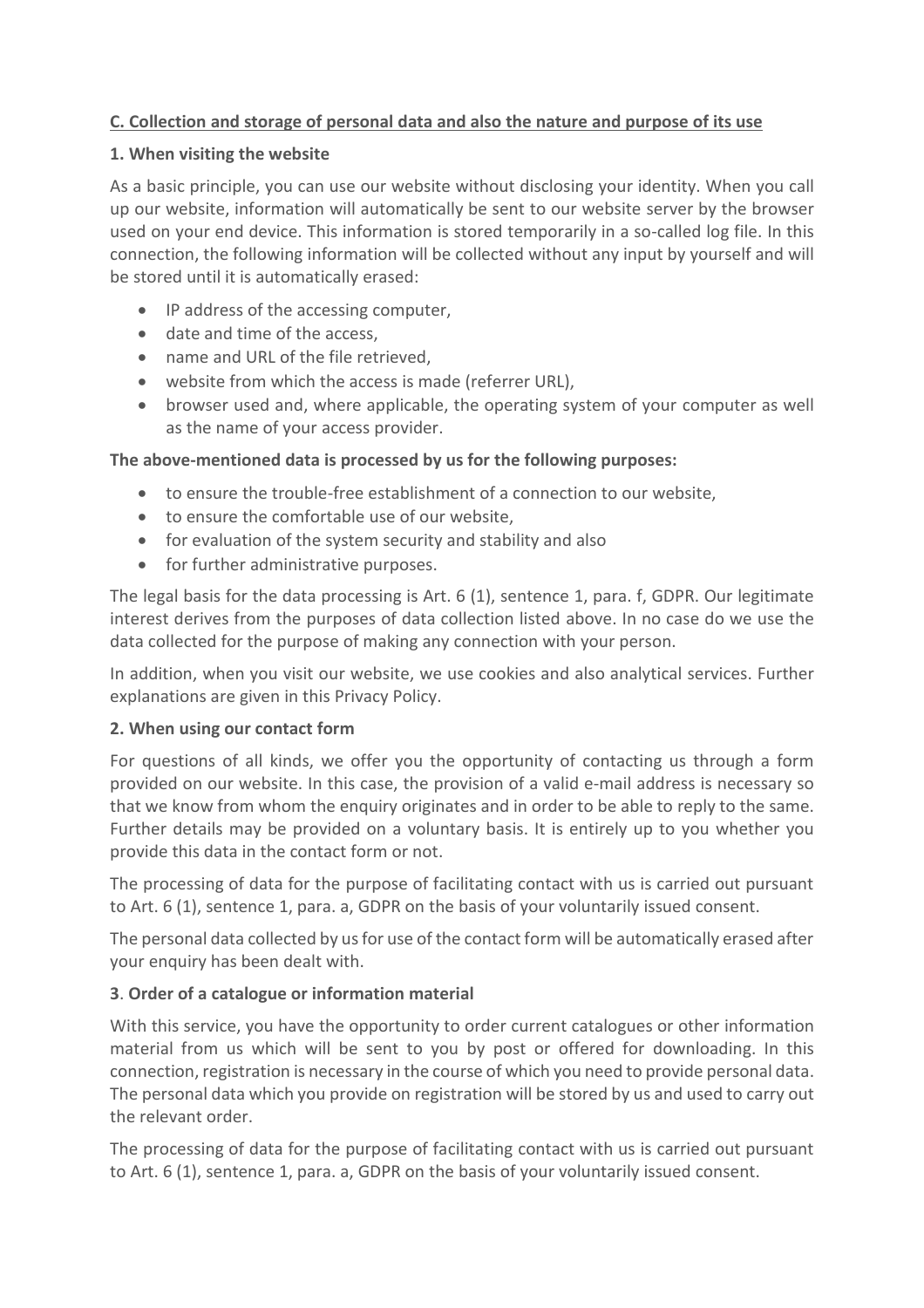#### **4. When placing orders via our website**

On our website, you can also register as a customer for future orders. Thisregistration has the advantage for you that when placing any future order you can log in to our shop direct with your e-mail address and password without having to enter your contact details once more. For orders without a customer account, please contact us.

In this connection, your personal data is entered in an input screen, transmitted to us and stored. If you place an order via our website, we initially collect the following data, both in the case of a guest order and also in the case of registration in the shop:

- form of address, first name, surname,
- a valid e-mail address.
- address,
- telephone number (land line and/or mobile)

This data is collected

- so as to enable us to identify you as our customer;
- so as to enable us to process, perform and complete your order;
- for correspondence with you;
- for invoicing:
- for handling any liability claims and for the assertion of any claims against you;
- in order to ensure the technical administration of our website;
- in order to manage our customer data.

The data processing is carried out in response to your order and/or registration and is necessary pursuant Art. 6 (1), sentence 1, para. b, GDPR for the above-mentioned purposes to ensure the proper processing of your order and the mutual performance of obligations under the purchase contract.

The personal data collected by us for the handling of your order will be stored until the expiration of the statutory retention period and thereafter erased unless, pursuant to Article 6 (1), sentence 1, para. c, GDPR, we are obliged to store the data for longer by reason of retention and documentation obligations under tax and commercial law provisions (under HGB *- Handelsgesetzbuch - German Commercial Code*, StGB - *Strafgesetzbuch - German Criminal Code* or AO - *Abgabenordnung - German Fiscal Code*) or you have agreed to a longer period of storage pursuant to Art. 6 (1), sentence 1, para. a, GDPR.

### **D. Forwarding of data**

In order to be able to handle your request or order as efficiently as possible it may happen that, in compliance with the local laws and regulations, we pass on your personal data for various purposes and in various ways to the following recipients:

- a) external service providers who provide services on our behalf (including external consultants, business partners and professional advisors such as lawyers and accountants, technical support functions and IT consultants)
- b) tax, audit or other authorities if, in good faith, we are persuaded that we are obliged by law or pursuant to any other regulation to pass on this data (for example, if we receive an enquiry from a tax authority or in connection with an anticipated legal dispute)
- c) credit companies in relation to credit ratings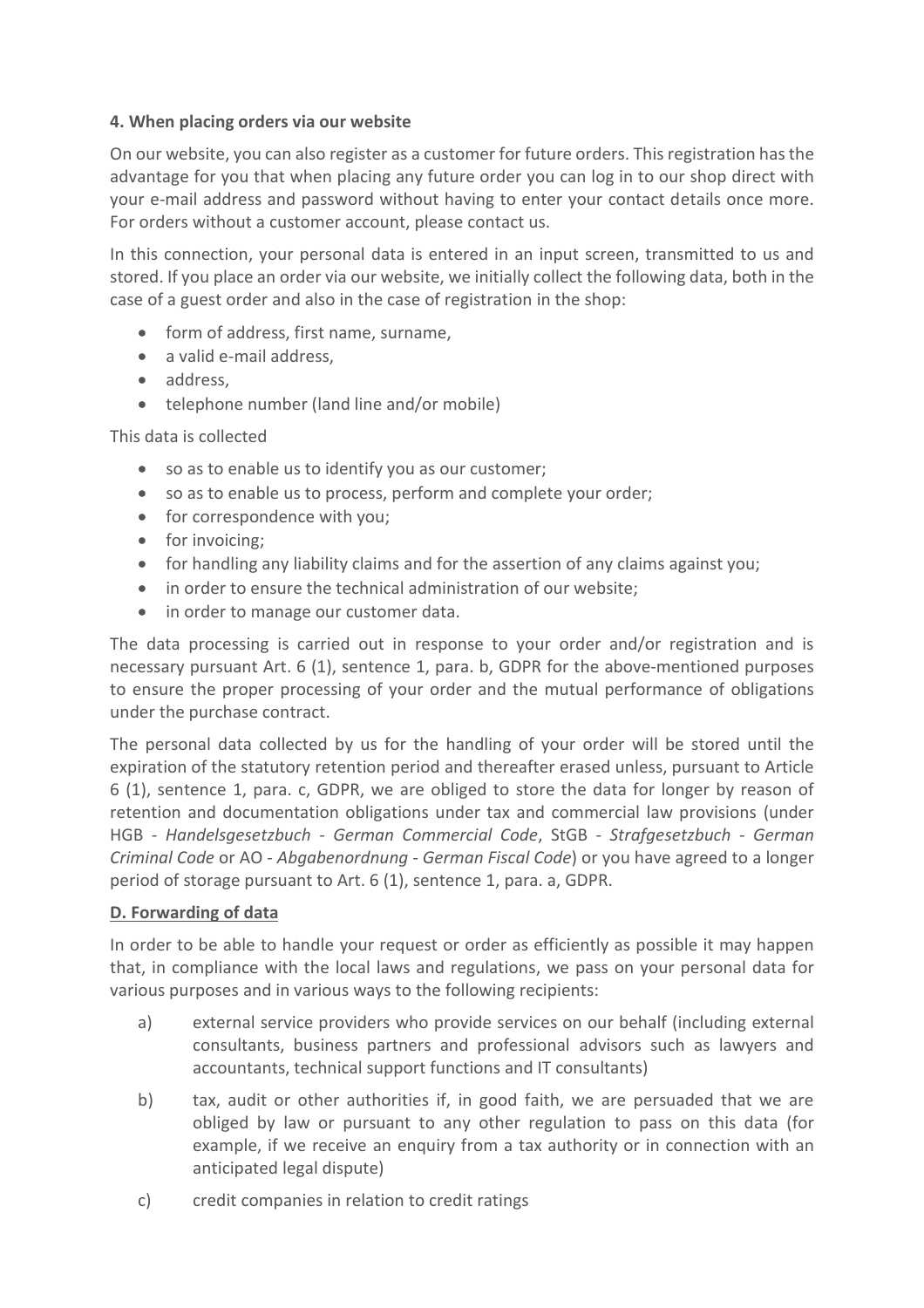- d) providers of printed products and advertising partners
- e) marketing technology platforms and suppliers
- f) logistics companies

However, where your personal data is passed on to third parties, the scope of the data transmitted is limited to the necessary minimum.

Furthermore, we only pass on your personal data to third parties where:

- you have issued your express consent hereto pursuant to Art.  $6(1)$ , sentence 1, para. a, GDPR,
- the processing is necessary pursuant to Art. 6 (1), sentence 1, para. f, GDPR in order to assert, exercise or defend legal claims and there is no reason to suppose that you have an overriding legitimate interest in the non-forwarding of your data,
- a legal obligation exists to forward the data pursuant to Art. 6 (1), sentence 1, para. c, GDPR and also
- this is legally admissible and necessary pursuant to Art. 6 (1), sentence 1, para. b, GDPR for the performance of contractual relationships with you.

During the order process, your consent will be obtained to the forwarding of your data to third parties.

### **Integration of PayPal payment service**

When paying with PayPal (Europe), S.à r.l. et Cie, S.C.A., 22-24 Boulevard Royal, L-2449 Luxembourg, your bank details saved in your Paypal account are used for payment by PayPal only. We do not have access to this data. The transfer of your payment data to the respective payment service provider will only take place if this is necessary for the payment process. The legal basis is Art. 6 para. 1 p. 1 b GDPR. For the use of this payment service, the terms and conditions and privacy policies of the provider apply. You will be notified separately before using the respective service. To access PayPal's Privacy Policy, please visit [https://www.paypal.com/webapps/mpp/ua/privacy-full.](https://www.paypal.com/webapps/mpp/ua/privacy-full)

### **E. Links to third party web sites**

The links published on our website are researched and compiled by us with the greatest care. However, we have no influence on the current or future composition or contents of the linked pages. We are not responsible for the content of the linked pages and we expressly dissociate ourselves from the content of these pages. Solely the provider of the linked page is responsible for any illegal, incorrect or incomplete contents and for any damage arising through the use or non-use of the information. The liability of a party which simply refers to a publication via a link is excluded. We only accept responsibility for external contents where we have positive knowledge of them, i.e. also in the case of any possible illegal or criminal content and where it is technically possible and reasonable for us to prevent the use of the same.

# **F. Automatically collected, non-personal data; Generation of cookies; Support programs and active contents**

# **Use of cookies**

In order to make the visit to our website attractive and to enable the use of certain functions, we use so-called cookies on various pages. These are small text files that are stored on your device. Some of the cookies we use are deleted after the end of the browser session, i.e. after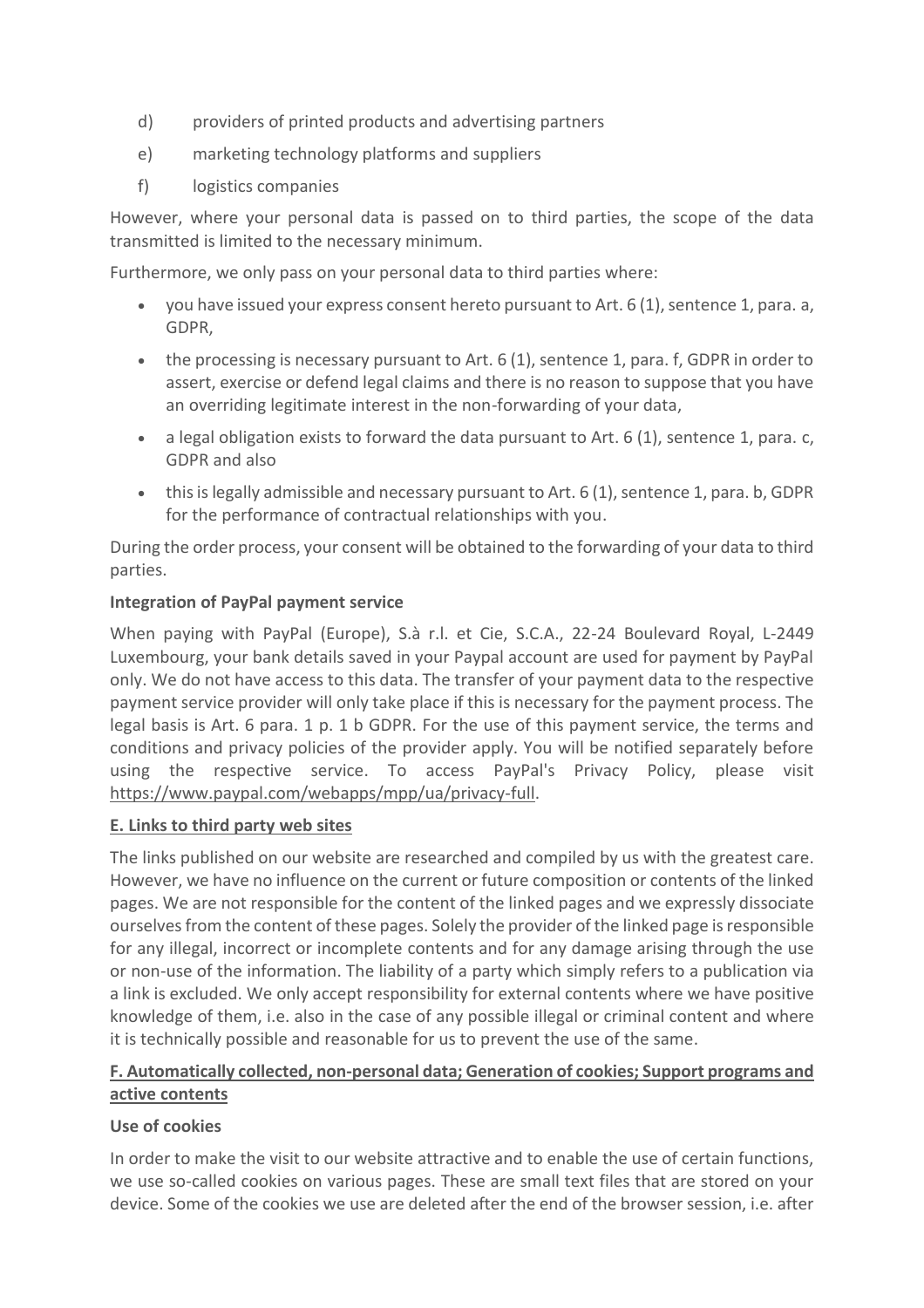closing your browser (so-called session cookies). Other cookies remain on your device and allow us or our third-party affiliates (third-party cookies) to recognize your browser on your next visit (persistent cookies). If cookies are set, they collect and process individual user information such as browser and location data as well as IP address values on an individual basis. Persistent cookies are automatically deleted after a specified period, which may differ depending on the cookie.

In some cases, cookies are used to simplify the ordering process by storing settings (for example, remembering the contents of a virtual shopping cart for a later visit to the website). Insofar as cookies implemented by us also process personal data, the processing is carried out in accordance with Art. 6 para. 1 lit. b GDPR either for the execution of the contract or in accordance with Art. 6 para. 1 lit. f GDPR for safeguarding our legitimate interests in the best possible functionality of the website as well as a customer-friendly and effective design of the page visit.

We may work with advertising partners to help us make our web offerings more interesting to you. For this purpose, cookies are stored on your hard disk also by our partner companies (third-party cookies). If we cooperate with aforementioned advertising partners, you will be informed individually and separately about the use of such cookies and the scope of the information collected in the following paragraphs.

Please note that you can set your browser so that you are informed about the setting of cookies and individually decide on their acceptance or can exclude the acceptance of cookies for specific cases or generally. Each browser differs in the way it manages cookie settings. This is described in the Help menu of each browser, which explains how to change your cookie settings. These can be found for the respective browser via the following links:

- Internet Explorer: [http://windows.microsoft.com/en-US/windows-vista/Block-or](http://windows.microsoft.com/en-US/windows-vista/Block-or-allow-cookies)[allow-cookies](http://windows.microsoft.com/en-US/windows-vista/Block-or-allow-cookies)
- Firefox: [https://support.mozilla.org/en-US/kb/enable-and-disable-cookies-website](https://support.mozilla.org/en-US/kb/enable-and-disable-cookies-website-preferences)[preferences](https://support.mozilla.org/en-US/kb/enable-and-disable-cookies-website-preferences)
- Chrome: <http://support.google.com/chrome/bin/answer.py?hl=en&hlrm=en&answer=95647>
- Safari: [https://support.apple.com/kb/ph21411?locale=en\\_US](https://support.apple.com/kb/ph21411?locale=en_US)
- Opera:<https://www.opera.com/help/tutorials/security/cookies/>

Please note that if you do not accept cookies, the functionality of our website may be limited.

# **Use of Google Analytics**

This website uses Google Analytics, a web analysis service offered by Google Inc. ("Google"). Google Analytics uses so-called "cookies", text files which are stored on your computer and which enable an analysis to be carried out of your use of the website. As a rule, the information generated by the cookie about your use of this website is transmitted to a Google server in the USA and stored there. However, where IP anonymisation has been activated on this website, your IP address will be abbreviated by Google beforehand within the member states of the European Union or in other signatory states to the Agreement on the European Economic Area. Only in exceptional cases will the full IP address be transmitted to a Google server in the USA and abbreviated there. On behalf of the operator of this website, Google uses this information to analyse your use of the website, to compile reports about website activities and to provide further services to the website operator associated with the use of the website and of the Internet. The IP address transmitted from your browser within the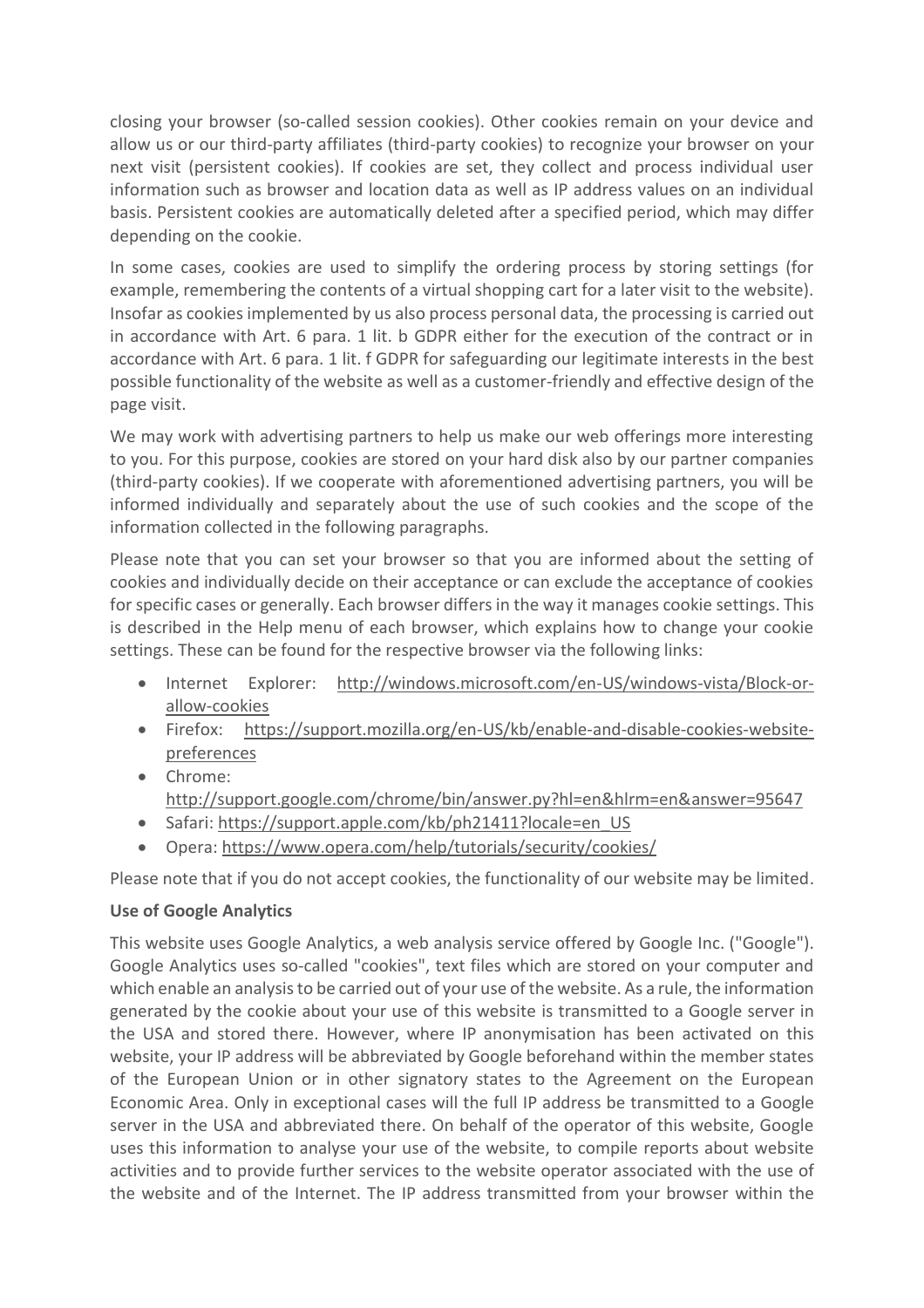scope of Google Analytics will not be matched with any other Google data. You can prevent the storage of cookies by a corresponding setting of your browsersoftware; however, we draw your attention to the fact that in this case it is possible that you will not be able to use all functions of this website in the full scope. You can also prevent the collection of the data generated by the cookie and related to your use of the website (including your IP address) as well as the processing of this data by Google by downloading and installing a browser plug-in available under the following link: [www.tools.google.com/dlpage/gaoptout?hl=de.](http://www.tools.google.com/dlpage/gaoptout?hl=de)

### **Use of Script Libraries (Google Webfonts)**

In order to render our content correctly and graphically appealing across browsers, we use script libraries and font libraries on this website, such as Google Webfonts [\(https://www.google.com/webfonts/\)](https://www.google.com/webfonts/). Google web fonts are transferred to the cache of your browser to prevent multiple loading. If the browser does not support Google Web fonts or prohibits access, content will be displayed in a standard font. The call of script libraries or font libraries automatically triggers a connection to the operator of the library. It is theoretically possible - but currently also unclear whether and, if so, for what purposes - that operators of such libraries collect data.,The privacy policy of the library operator Google can be found here: <https://www.google.com/policies/privacy/>

### **Integration of Trusted Shops Trustbadge**

We have integrated the Trusted Shops Trustbadge on this website in order to display our Trusted Shops Trustmark and offer the Trusted Shops products to customers after placing an order. This serves the protection of our legitimate interests in the optimal marketing of our offer according to art. 6 (1) 1 lit f GDPR that are overriding in the process of balancing of interests. The Trustbadge and the advertised trust badge services are offered by Trusted Shops GmbH, Subbelrather Str. 15C, 50823 Cologne, Germany. With every use of the Trustbadge, the web server automatically saves a so-called server log file which contains e.g. your IP address, the date and time of the request, the volume of data transferred and the requesting provider (access data), and documents the request. Those access data are not analysed and are automatically overwritten no later than seven days after the end of your website visit. Other personal data are transferred to Trusted Shops only if you decide to use or have already registered to use Trusted Shops products after placing an order. In such a case, the contract concluded between you and Trusted Shops applies.

### **Use of Bootstrap**

We use the free frontend CSS framework Bootstrap developed by Twitter, Inc., 1355 Market St, Suite 900, San Francisco, CA 94103, USA for our website. We use this service to make our website visually appealing and consistent while considering the characteristics of the device used. This constitutes a legitimate interest within the meaning of Art. 6 para. 1 lit. f GDPR. More information about bootstrap can be found at [http://getbootstrap.com/;](http://getbootstrap.com/) [http://holdirbootstrap.de/ueber-bootstrap/,](http://holdirbootstrap.de/ueber-bootstrap/)<http://holdirbootstrap.de/datenschutz/>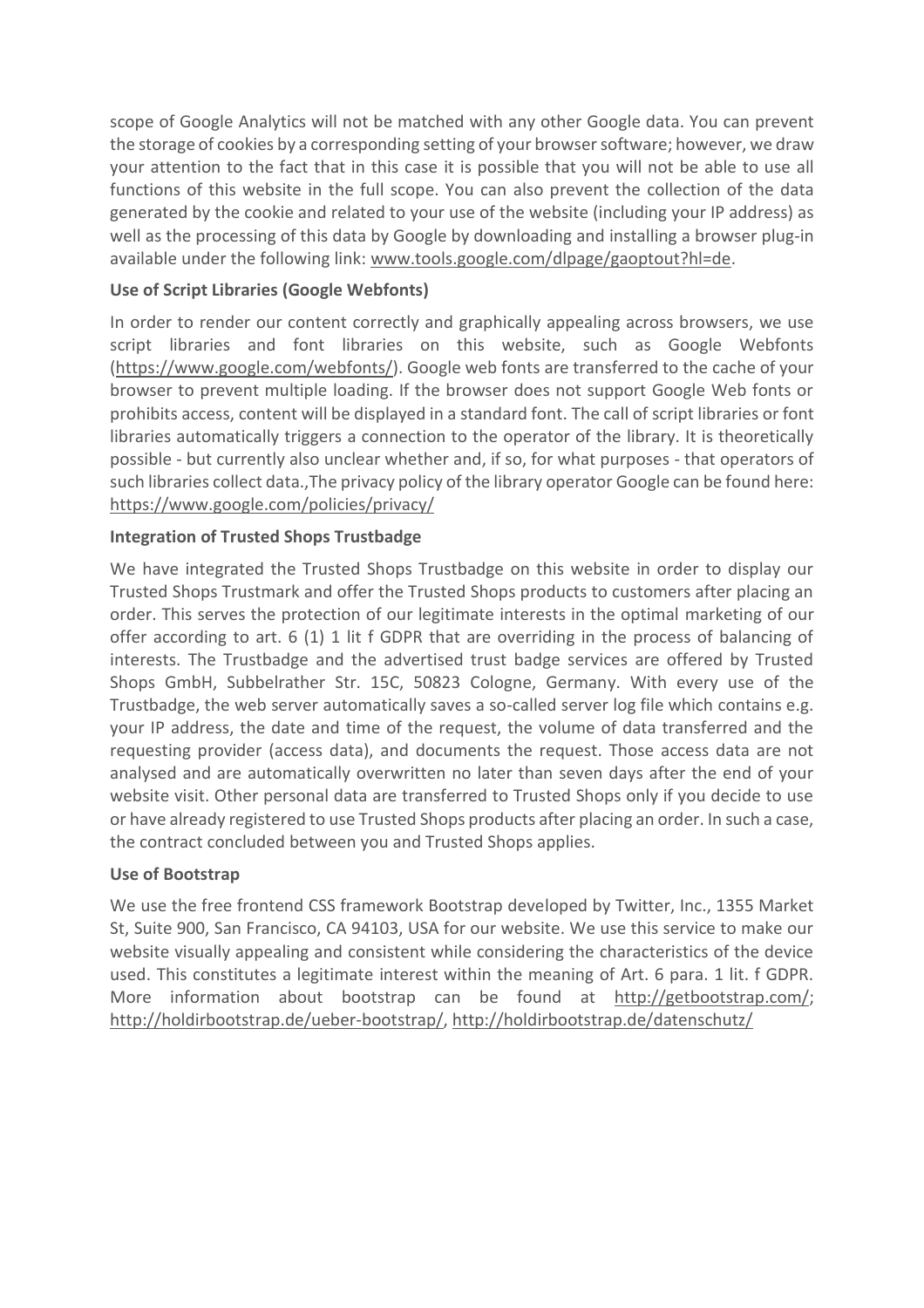### **G. Rights of data subjects**

You have the right:

- pursuant to Art. 15 GDPR to demand information about the personal data concerning you which is processed by us. In particular, you may demand information about the purposes of the processing, the category of the personal data, the categories of recipients to whom your personal data has been or will be disclosed, the envisaged period for which the personal data will be stored, the existence of a right to rectification, erasure or restriction of the processing or of objection to the same, the existence of a right of complaint, the source of your data where this has not been collected by me and also about the existence of any automated decision-making, including profiling and, where applicable, meaningful information about the details thereof;
- pursuant to Art. 16 GDPR to demand the prompt rectification of inaccurate personal data concerning you or to have incomplete personal data which is stored with us completed;
- pursuant to Art. 17 GDPR, to demand the erasure of personal data concerning you which is stored by us unless the processing is necessary for exercising a right of freedom of expression and information, for compliance with a legal obligation, for reasons of public interest or for the assertion, exercise or defence of legal claims;
- pursuant to Art. 18 GDPR, to demand the restriction of the processing of your personal data in so far as the accuracy of the personal data is contested by you, the processing is unlawful but you oppose the erasure of your personal data and we no longer need the personal data but you require the same for the assertion, exercise or defence of legal claims or in so far as you have lodged an objection to the processing pursuant to Art. 21 GDPR;
- pursuant to Art. 20 GDPR, to receive personal data concerning yourself which you have provided to us in a structured, commonly used and machine readable format or to demand the transmission of this data to another controller;
- pursuant to Art. 7 (3) GDPR, at any time to withdraw the consent you may already have issued to us. This will mean that in future we may no longer continue to carry out the data processing based on this consent, and
- pursuant to Art. 77 GDPR, to lodge a complaint with a supervisory authority. As a rule, for this purpose, you may apply to the supervisory authority responsible at your habitual residence or place of work or at the place of our office.

# **H. Right of objection**

Where your personal data is processed on the basis of legitimate interests pursuant to Art. 6 (1), sentence 1, para. f, GDPR, you have the right, pursuant to Art. 21 GDPR, to lodge an objection to the processing of your personal data where grounds exist relating to your particular situation or where the objection is aimed against direct marketing. In the latter case, you have a general right of objection which will be implemented by us without the need for you to demonstrate any particular situation.

Should you wish to exercise your right of withdrawal of consent or of objection, an e-mail to info@automation24.com is sufficient.